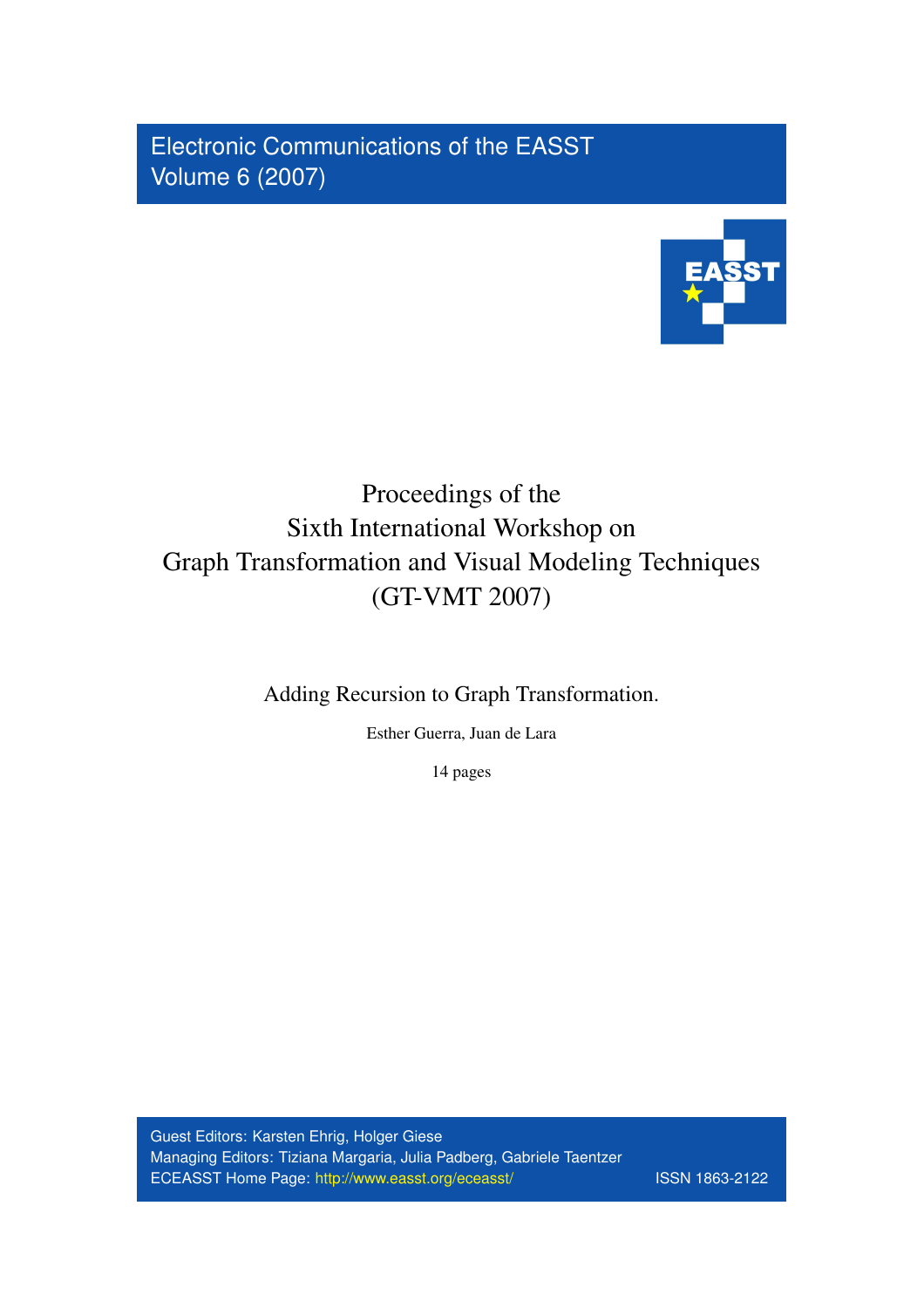

## Adding Recursion to Graph Transformation.

Esther Guerra<sup>1</sup>, Juan de Lara<sup>2</sup>

1 eguerra@inf.uc3m.es Dep. Ingeniería Informática Universidad Carlos III de Madrid (Spain) <sup>2</sup> jdelara@uam.es Escuela Politécnica Superior Universidad Autónoma de Madrid (Spain)

Abstract: In this paper we define recursive rules in the double pushout approach (DPO) to graph transformation. Classical DPO rules are extended with a *base case condition* and a *recursion condition*. Mechanisms are provided to pass the match from both conditions to the rule's left hand side, and also between two consecutive steps in the recursion. The approach is useful when recursive structures (such as inheritance hierarchies, nested component hierarchies, networks of functional blocks, etc.) have to be processed. Although we present the recursion for DPO, it can also be adapted to other approaches to graph and model transformation. We present examples for model transformation, model simulation and model optimization in different application domains.

Keywords: Graph Transformation, Double Pushout, Recursion.

## 1 Introduction

Graph transformation [Roz97] is becoming increasingly popular to express computations on graphs due to its formal, declarative and graphical nature. One of the most popular formalizations of graph transformation is the double pushout approach (DPO) [EEPT06], which uses category theory to model rules and derivations. Graph transformation has been used in many application areas, such as modelling with visual languages [Min02], visual simulation [LV04], model transformation  $[EGL^+05]$  and refactoring  $[EJ04]$ . The manipulation of structures with nested, iterated or recursive elements is common in many of these areas.

The formal nature of DPO graph transformation allows interesting analysis techniques, for example to investigate confluence, termination and rule independence [EEPT06]. Moreover, the categorical framework has lifted the results from graphs to any (weak) adhesive HLR category [LS04, EEPT06] (short AHLR category). However, compared to other approaches [BV06, KASS03, SWZ99, NNZ00], it lacks expressivity when handling complex structures involving recursion, iteration or nesting. Processing such structures usually implies performing a certain action in their different parts (e.g. copying all the attributes of a class to its children). Moreover, sometimes the structure has to be traversed in a certain order (e.g. when propagating a change in a network of logical gates). Having high-level constructs to process these kinds of structures is interesting for model transformation, but as we show, it is also useful for other manipulations such as optimization and simulation.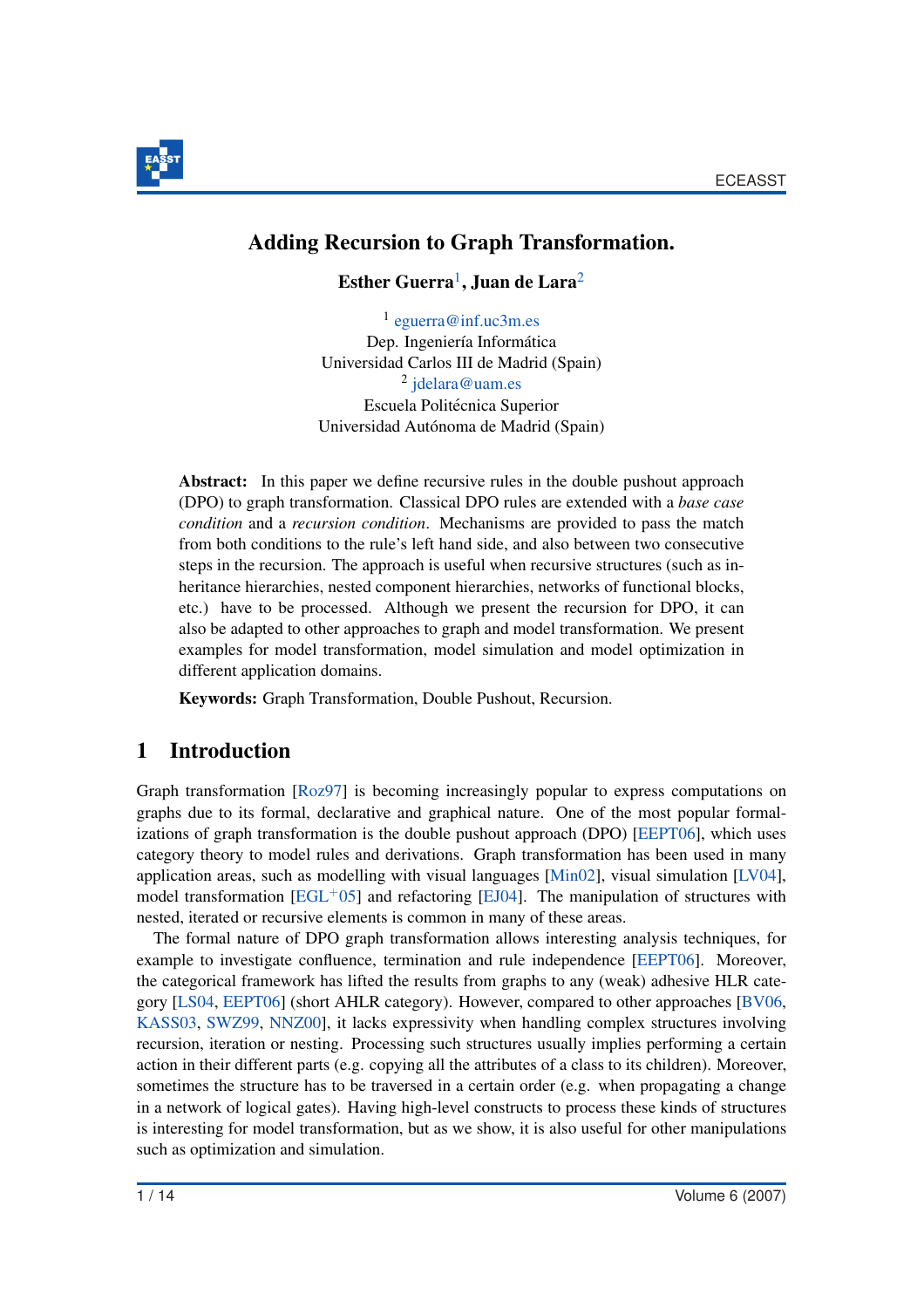

Usually, there are two options when processing a recursive structure with DPO rules. As each element has to be consecutively processed, a solution is encoding helper control elements in the graph, which guide the application of the rules. However, this is sometimes undesirable or impossible, as it implies modifying the meta-model (or type graph) of the model to be transformed. Another possibility is to *flatten* the structure. For example, performing the transitive closure (by adding *ancestor* edges) can flatten an inheritance hierarchy. Again, this solution implies a modification of the type graph as well as pre- and post- processing phases.

In this paper we propose *recursive rules*, which enhance the expressive power of DPO rules in order to make the recursive processing of structures easier. We extend classical DPO rules with mechanisms for passing matching information between consecutive rule applications, and to guide rule execution by traversing structures recursively, where the rule's action is executed at each step in the recursion. We present our approach in the AHLR framework, in such a way that it becomes valid for any AHLR category. In particular, we show an instantiation for attributed typed graphs. Our approach has several benefits. On the one hand, there is no need to add extra elements to process the recursive structure. This usually leads to simpler and higher-level rules as we abstract from "accidental details", concentrating on the essence of the problem. On the other hand, the execution of a recursive rule can be more efficient than several DPO simple rules, as the matches are guided through the structure. Moreover, the framework can be adapted to other graph and model-transformation approaches.

**Paper organization.** Section 2 gives an overview of transformation formalisms that consider the processing of recursive structures. Section 3 introduces the DPO approach. Section 4 presents our proposal for recursive rules. Section 5 shows additional examples for model simulation and transformation. Finally, section 6 ends with the conclusions and future work.

#### 2 Related Work

Some approaches to model transformation are found in the literature to handle recursive applications of a rule. Usually, they are based on the use of some control flow language that guides the transformation execution. For example, GReAT [KASS03] provides hierarchical data flow diagrams for control execution, where rules can be placed on blocks and participate in recursive calls. Control flow in VIATRA [BV06] is specified by means of Abstract State Machine (ASM) programs, while in Fujaba [NNZ00] it is done by means of story diagrams. In the OMG's QVT [OMG] specification, complex transformations can be implemented by using the Operational Mapping Language either in an imperative or in an hybrid approach.

Other model transformation languages embed control mechanisms in the rules. One example is UMLX [Wil03], which provides rule encapsulation, thus allowing composition and some degree of recursion. However, traversing a structure can be incomplete if a match of the rule is not found in some recursion step. MOLA [KBC05] incorporates mainly loopings in the rules as graphical control structure, and allows the transitive closure and the traversal of the recursive structure in a single rule. However, the recursion semantics is not formally defined.

In addition to control languages, some approaches offer recursive mechanisms in the left hand side (LHS) of the rules. These are conditions that can be recursively evaluated by traversing certain structures in the graph. For example, PROGRES [SWZ99] and Fujaba provide path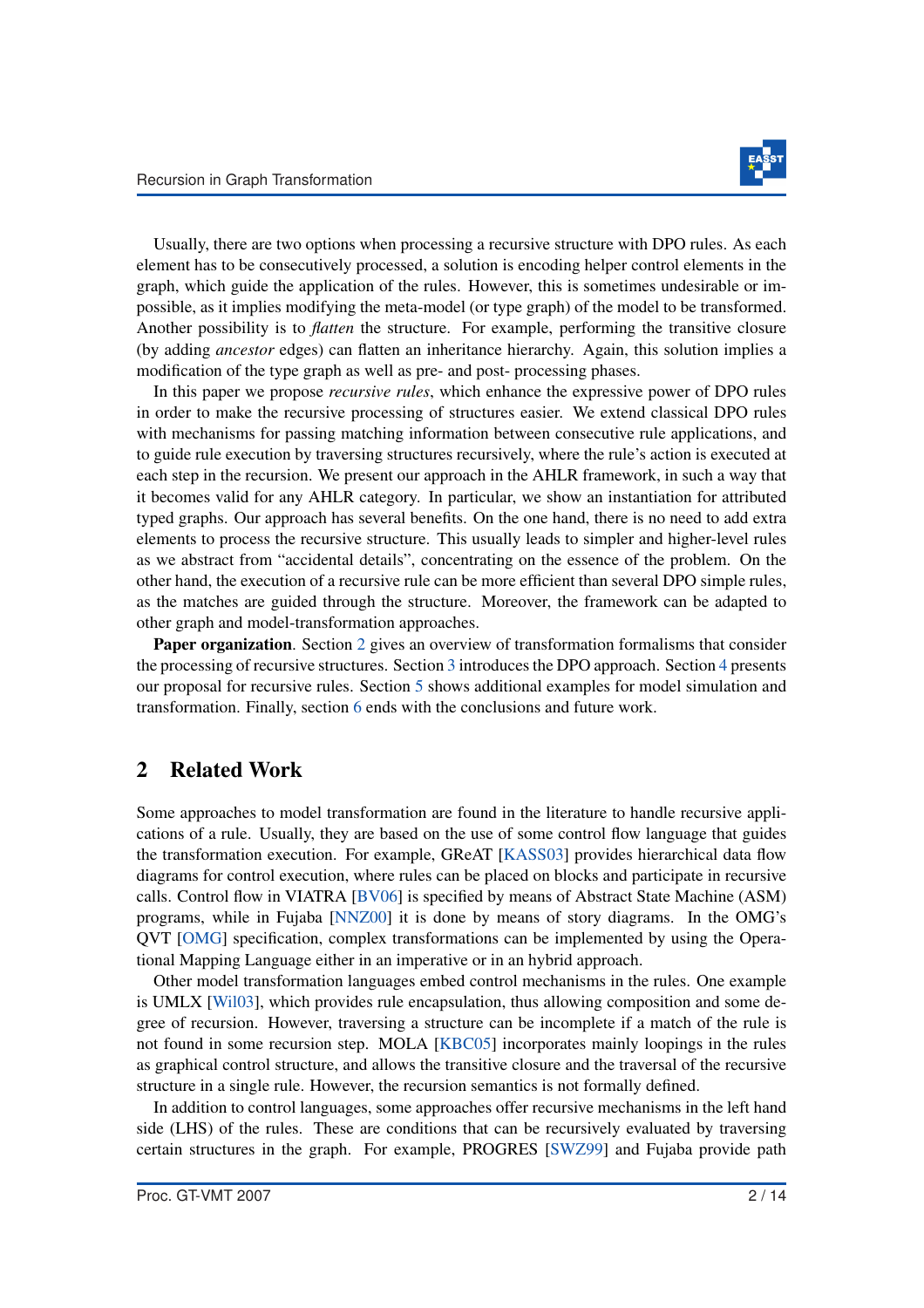

expressions. Thus, given an initial match, edges can be matched by testing their existence or by traversing them. Another example is VIATRA, where queries on graphs can be expressed by generalized (recursive) graph patterns, which may contain a nesting of positive and negative patterns of arbitrary depth. However, neither path expressions nor recursive patterns can guide the rule execution. That is, they are expanded by a recursive evaluation, but the rule that contains them is applied once. Consecutive rule applications require the use of a control language and a mechanism to pass the elements matched in previous executions to the next execution step.

With respect to approaches based on DPO, there are some attempts to increase the expressiveness of DPO rules for refactoring [EJ04]. However, these do not consider recursive application of rules. In parallel graph transformation [Tae96], standard DPO rules are extended by allowing certain parts of the rules to be instantiated an arbitrary number of times, and providing synchronization mechanisms controlling the way the matching should occur. Thus, the approach is a way to describe in a concise way a (possibly infinite) number of rules in which a certain part is replicated. Again, this is a mechanism for rule expansion, where the rule is applied once.

#### 3 The Double Pushout Approach

In this section we give a brief overview of the double pushout approach (DPO) to graph transformation. See [EEPT06, Roz97] for a more extensive presentation.

Graph grammars are made of rules with a left and right hand side (LHS and RHS). When a rule is applied to a graph *G* (the *host graph*), an occurrence of the LHS (a matching morphism) has to be found in *G*, which can be then substituted by the rule's RHS. DPO uses category theory to model rules and derivations, and its theory has been lifted from graphs to (weak) AHLR categories [LS04, EEPT06]. These categories are based on a distinguished class  $\mathcal M$  of monomorphisms. Examples of AHLR categories are graphs, typed graphs, P/T nets (indeed a weak AHLR category) and attributed typed graphs. Thus, not only graphs, but also objects in any (weak) AHLR category  $(C, \mathcal{M})$  can be rewritten using DPO rules.

DPO rules are modelled using three components: *L*, *K* and *R*. *L* contains the necessary elements to be found in the object to which the rule is applied. *K* (the gluing object) contains the elements that are preserved and *R* those that should replace the identified part in the object being rewritten. Roughly, *L*−*K* are the elements that should be deleted by the rule application, while *R* − *K* are the elements that should be added. We present these two concepts in the following definitions, taken from [EEPT06].

*Definition* 1 (*DPO rule)* Given a (weak) AHLR category (**C**, *M*), a DPO rule  $p = (L \stackrel{l}{\leftarrow} K \stackrel{r}{\rightarrow} R)$ consists of three objects *L*, *K* and *R* called left hand side, gluing object and right hand side respectively, and morphisms  $l : K \to L$ ,  $r : K \to R$  with  $l, r \in M$ .

*Definition* 2 (DPO derivation) Given a DPO rule  $p = (L \stackrel{l}{\leftarrow} K \stackrel{r}{\rightarrow} R)$ , an object *G*, and a morphism  $m: L \to G$  called match. A direct derivation  $G \stackrel{p,m}{\Longrightarrow} H$  from G to an object *H* is given by the diagram to the left of Fig. 1, where (1) and (2) are pushouts. A sequence  $G_0 \Rightarrow G_1 \Rightarrow ... \Rightarrow G_n$ of direct derivations is called a derivation and is denoted as  $G_0 \stackrel{*}{\Rightarrow} G_n$ .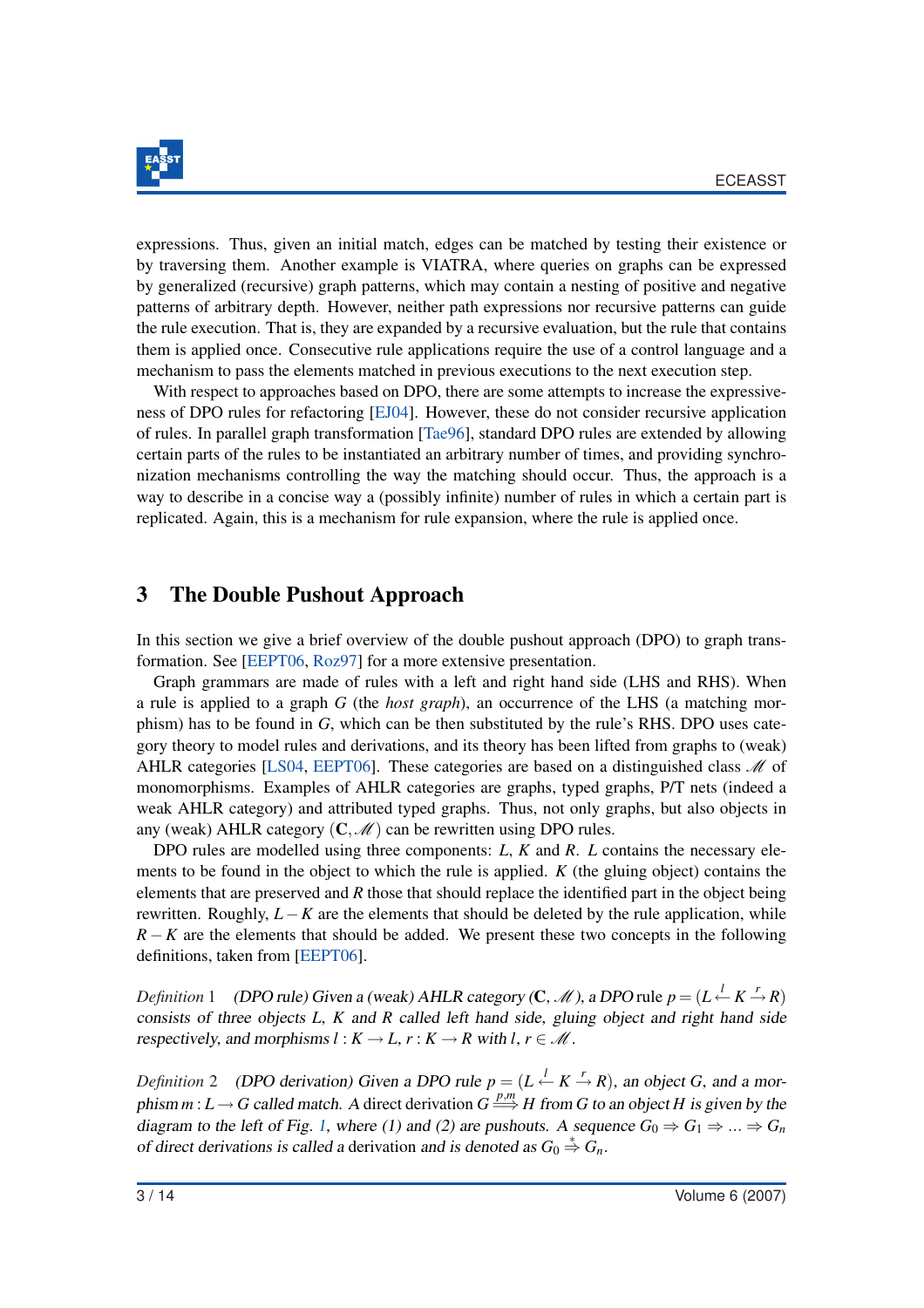

Figure 1: DPO Direct Derivation (left). Direct Derivation by DPO Rule with NAC (right).

Sometimes, rules are equipped with application conditions [EEPT06] constraining their applicability. For simplicity, we only deal with negative application conditions (NACs). These have the form *NAC*(*x*), where *x*:  $L \rightarrow X$  is a morphism. Morphism *m*:  $L \rightarrow G$  satisfies *NAC*(*x*) if there is no morphism  $p: X \to G$  in  $\mathcal{M}'$  with  $p \circ x = m$  (see right of Fig. 1).  $\mathcal{M}'$  is an additional class of distinguished morphisms than can be  $M$  if the latter is the class of all monomorphisms [EEPT06]. Next, we define the concepts of AHLR system, grammar and language.

*Definition* 3 (AHLR system, grammar and language) An AHLR system  $AHS = (\mathbf{C}, \mathcal{M}, P)$ consists of a (weak) AHLR category  $(C, M)$  and a set of productions *P*. An AHLR grammar *AHG* = (*AHS*,*S*) is an AHLR system together with <sup>a</sup> distinguished start object *S*. The language *L* of an AHLR grammar is defined by  $L = \{G \mid \exists S \stackrel{*}{\Rightarrow} G\}.$ 

Example and Motivation. Fig. 2 shows some DPO rules in the category of typed graphs **Graph**<sub>TG</sub>, where objects are tuples  $(G, type_G)$ . The first element is a graph, and the second one a typing function  $type_G$ :  $G \rightarrow TG$  from *G* to a distinguished graph called the type graph. The type graph in the example is taken from a Role Based Access Control system. It models hierarchies of roles (through relation *parent*), which can be granted permission (relation *perm*) to execute certain functions. The rules present together in a single graph the *L*, *K*, *R* and *X* components. Elements in *L*−*K* are marked as "del", elements in *R*−*K* as "new" and elements in  $X - L$  as "NAC". We follow a UML-like notation, where the types are shown after a colon.

Rules in the example are used to eliminate redundant permissions in role hierarchies. A permission is redundant for a role if an ancestor already defines it. The rules first calculate the transitive closure of relation parent by adding helper edges of type *anc*. Rule *createDirectAncestor* creates such edge to a direct parent. The iterated execution of rule *createAncestor* performs the transitive closure. Rule *removeRedundantPermission* removes relation *perm* from a role if an ancestor already has the same permission. We use an execution control structure for rules based on layers. The three previous rules are assigned the layer one and are applied as long as possible. Once no rule in this layer can be applied, the next layer is executed. The second layer contains rule *deleteAncestor*, which deletes the helper *anc* edges (i.e. a post-processing step).

Note how, in order to detect redundant permissions, we need to add *anc* helper edges from each role to all its ancestors. This is done because we do not know how long is the path of parent edges starting from a given role. Without the helper edges one could build different rules (similar to *removeRedundantPermission*) to eliminate the redundant permission when there is a direct connection between two roles, when they are separated by a path of two, of three and so forth. However, for arbitrary structures, this does not work as we may need arbitrarily many rules. In addition, DPO simple rules only have information of nodes and edges matched by its LHS. There is no control mechanism that allows moving through a given structure and pass the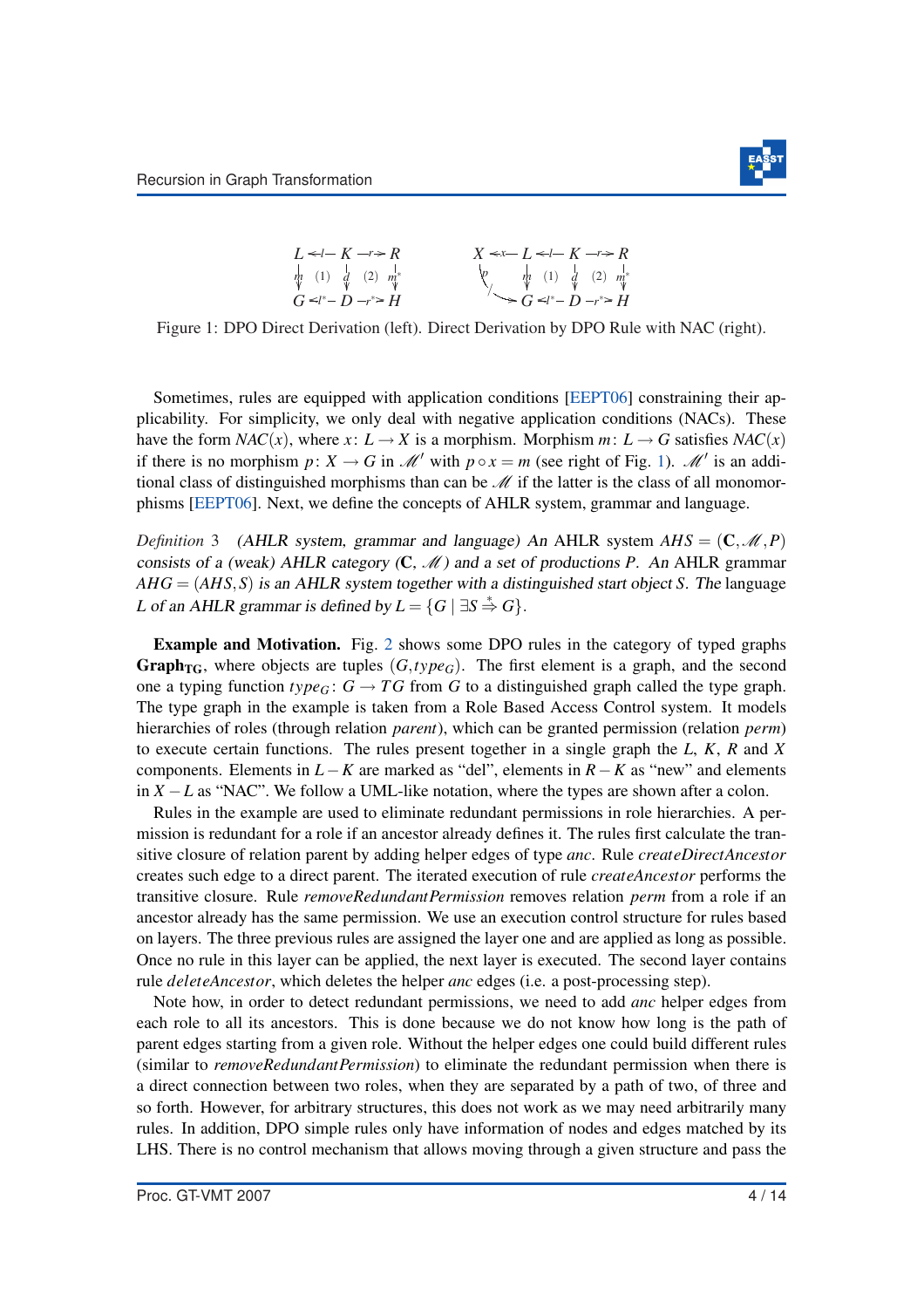



Figure 2: Example DPO Rules.

matching information between consecutive derivations. Hence, control information has to be encoded in the data or, as in this case, the recursive structure has to be flattened.

The solution of adding helper edges (*anc* in the example) is not optimal. First, we have to modify the type graph (see Fig. 2). This is undesirable or even impossible in real applications, if the type graph is a standard meta-model of some modelling language (such as UML), and is being used by other users and tools. Moreover, if several computations have to be performed, it is not feasible that each one of them adds different helper structures to the type graph. Second, there is a pre-processing phase in which helper edges are explicitly added, and a post-processing phase in which the edges have to be removed. These two phases produce a computation overload. In the next section we propose a solution to alleviate these problems.

## 4 DPO Recursive Rules

In this section we extend DPO rules with several artefacts to model *conditions* for the base and recursive cases, as well as a mechanism to pass part of the match between the base and recursive cases, and between two consecutive steps in the recursion.

*Definition* 4 (DPO recursive rule) <sup>A</sup> DPO recursive rule *p<sup>r</sup>* = (*L <sup>l</sup>* ←− *K <sup>r</sup>* −→ *R*,*I b* ,*I r* ,(*I j i j* ←−  $P^j \xrightarrow{p^j} L$ )<sub>*j*∈{*b*,*r*}</sub></sub>, (*I*<sup>*j*</sup> *i*<sup>*jr*</sup> *P*<sup>*jr*</sup> *P<sup>ir</sup>*  $\xrightarrow{p^{jr}} P$ *<sup><i>j*</sup> )<sub>*j*∈{*b*,*r*}</sub>) is made of:

- A DPO rule  $L \xleftarrow{l} K \longrightarrow R$ , a base condition  $I^b$  and a recursion condition  $I^r$ .
- The relations between the base  $(i = b)$  and recursion  $(i = r)$  conditions and *L* by means of their common elements (object *P*<sup>j</sup>),  $(I^j \stackrel{i^j}{\longleftarrow} P^j \stackrel{p^j}{\longrightarrow} L)_{j \in \{b, r\}}$ , with  $i^j, p^j \in \mathcal{M}$ .
- The relation between the base and the recursion conditions by means of their common elements (object  $P^{br}$ ),  $I^b \xleftarrow{i^{br}} P^{br} \xrightarrow{P^{br}} I^r$ , with  $i^{br}$ ,  $p^{br} \in \mathcal{M}$ .
- The relation between the recursion condition for two consecutive steps in the recursion by means of their common elements (object  $P^{rr}$ ),  $I^r \xleftarrow{i^{rr}} P^{rr} \xrightarrow{p^{rr}} I^r$ , with  $i^{rr}$ ,  $p^{rr} \in \mathcal{M}$ .

with the constraint that  $P^b$  and  $P^r$  have to be preserved by the DPO rule application, that is, there are morphisms  $a: P^b \to K$ ,  $b: P^r \to K$  s.t.  $l \circ a = p^b$  and  $l \circ b = p^r$ , i.e. triangles (1) and (2) in Fig. 3 commute.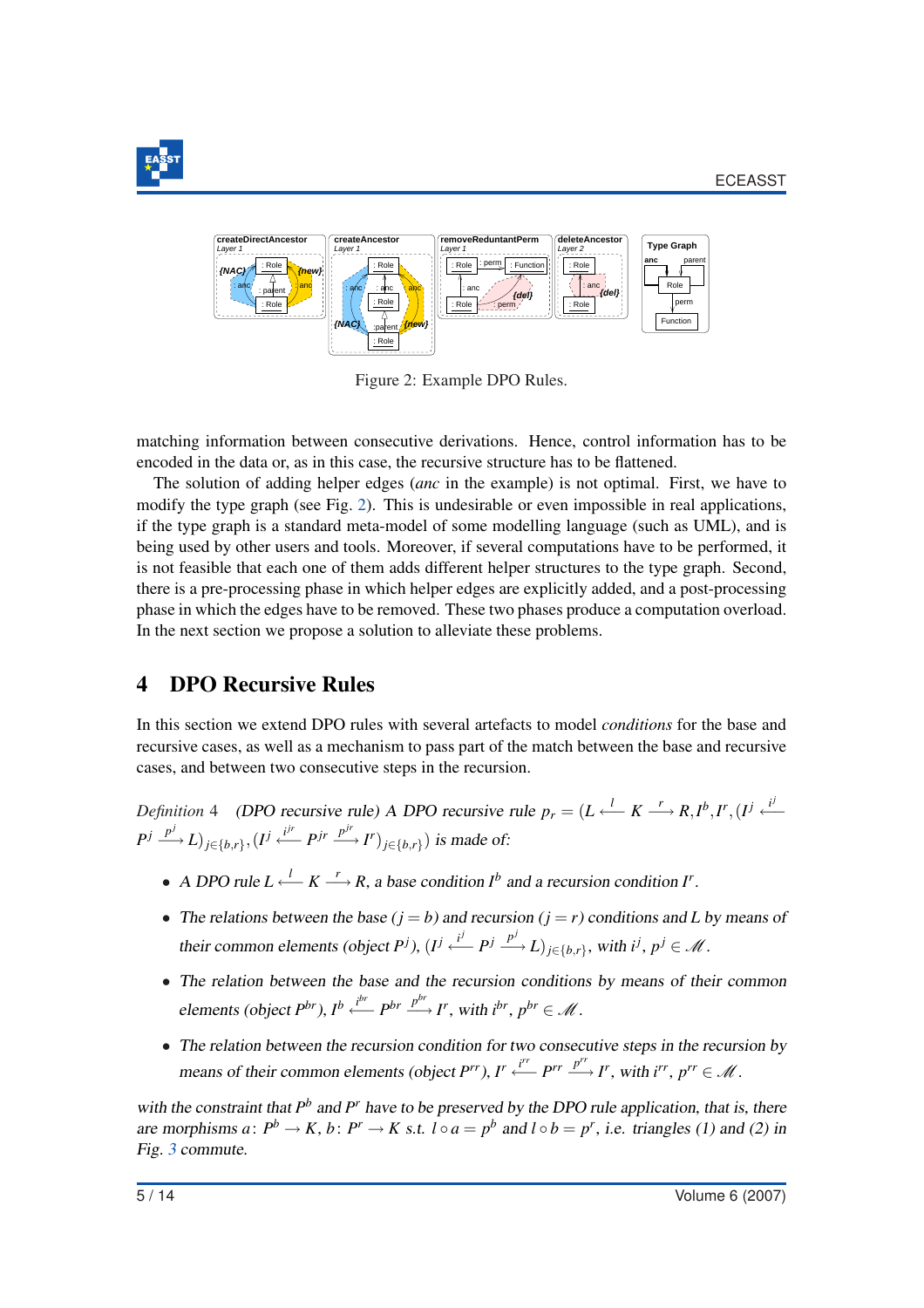



Figure 3: Formalization of a DPO Recursive Rule.

Fig. 4 shows a recursive rule that eliminates redundant permissions in role hierarchies, equivalent to the set of standard DPO rules in Fig. 2. To the left, the rule is shown according to the theory, to the right using a more compact and intuitive notation that will be used throughout the paper.



Figure 4: A DPO Recursive Rule Example (a) Theoretical Notation. (b) Compact Notation.

The base condition  $I^b$  (labelled "Base" in the compact notation) identifies two roles related through a parent relation. The DPO rule specifies that if both roles have permission to the same function, then the permission of the child is deleted. The recursion condition *I'* (labelled "Recursion(...)" in the compact notation) goes down the role hierarchy, maintaining the match of the highest role in the hierarchy identified by the base case. As we will see later, the DPO rule will be applied for each step in the hierarchy identified by consecutive matchings of *I r* . The following shortcut is used in the compact notation for recursive rules: elements  $P<sup>b</sup>$  and  $P<sup>r</sup>$  are hidden, but can be calculated from the numeric labels. In this way,  $P^b$  (resp.  $P^r$ ) is the intersection of the numeric labels in  $I^b$  (resp.  $I^r$ ) and the rule. Morphisms  $p^b$  and  $p^r$  identify elements with the same numbers. On the other hand, the relation between  $I^b$  and  $I^r$  (and between two recursive cases) in the compact notation is given by means of the call after "Next:" in the base case. Thus,  $P^{br}$  (and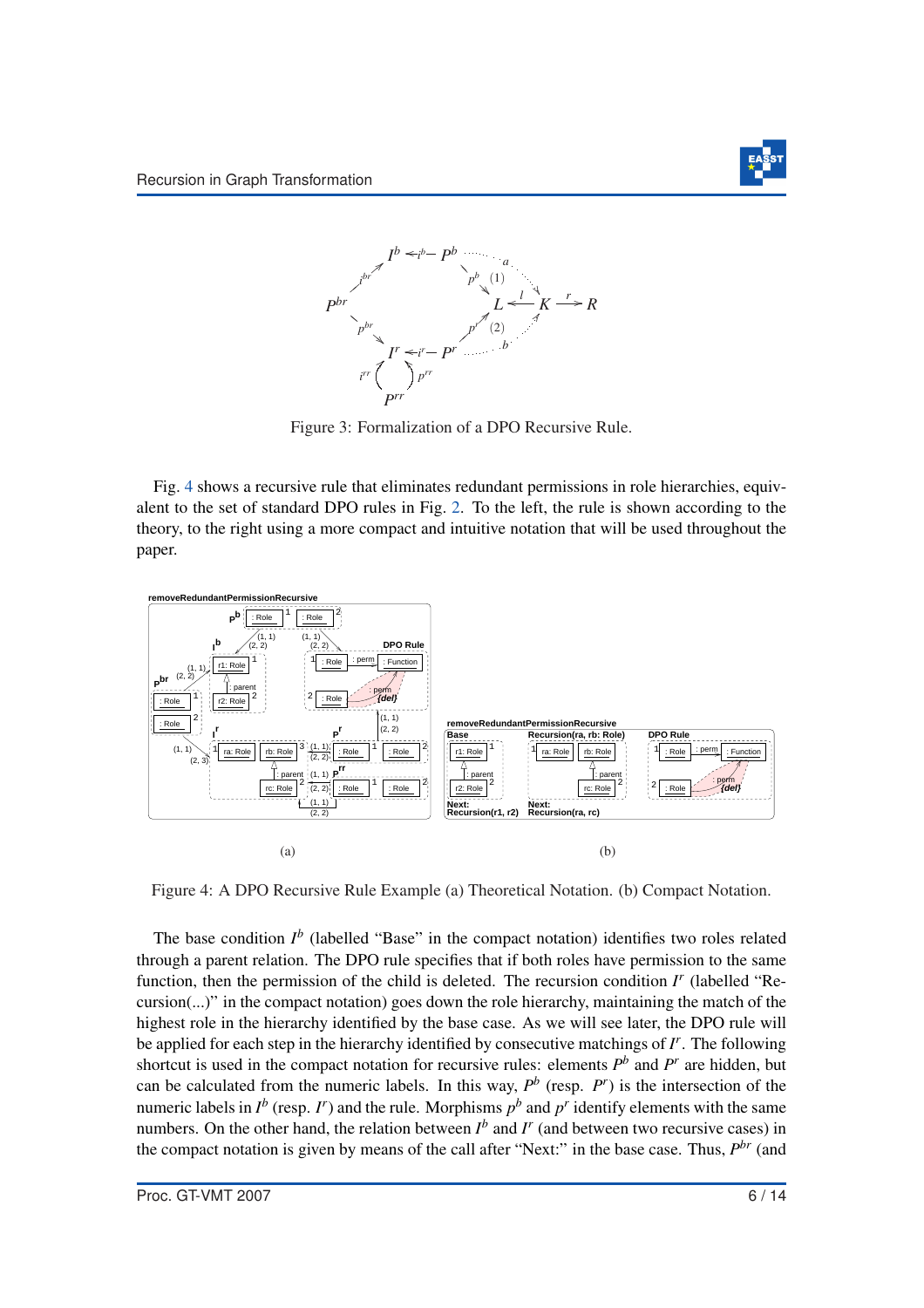

therefore *i br*) is given by the actual parameters of the recursion call from the base case (that we depict using the identities of nodes and edges, shown before the colon). Note also that morphism *p br* is given by the assignment of the formal parameters in the recursive condition (i.e. *ra* and *rb*). In a similar way, *P<sup>rr</sup>* (and *i<sup>rr</sup>*) is given by the actual parameters of the recursion call from the recursive case and *p rr* by the assignment of the formal parameters in the recursive condition (i.e. *ra* and *rb*). Note how some formal parameters of the recursion may become unused by one of the two recursive calls, and in this case they are just ignored.

#### 4.1 Derivation by DPO Recursive Rule

A DPO recursive rule derivation is made of three steps, each composed by several sub-steps.

**First step**. The rule is executed for the base case (see Fig. 5). A match  $e^b$ :  $I^b \rightarrow G$  (called *base match*) has to be found for the *base condition*  $I^b$ , identifying the starting point in the recursive structure to be processed. Then, a *rule match*  $m_1^b: L \to G$  is sought for *L*, such that  $e^b \circ i^b =$  $m_1^b \circ p^b$ , and which has to make  $(P^b, i^b : P^b \to I^{\overline{b}}, p^b : P^b \to L)$  the pullback of  $(G, e^b : I^b \to I^b)$  $G, m_1^b: L \to G$ ), as square (1) in Fig. 5 shows. Then, rule  $L \xleftarrow{l} K \xrightarrow{r} R$  is applied once in *G*, yielding graph  $H_1$ . As Proposition 1 shows, match  $e^b$  still exists in  $H_1$ . If a match  $m_2^b: L \to H_1$ is found such that square (2) in Fig. 5 is pullback, we apply again the rule at that match. The operation is repeated until no match from *L* is found making  $P<sup>b</sup>$  a pullback object. The output of this step is the base match  $e^b$ , together with graph  $H_n$ , obtained as a result of the repeated applications of the DPO rule. The execution of the recursive rule finishes if  $\bar{\theta}e^{b}$  such that (1) is pullback. The execution continues at step 2 even if the DPO rule is not applied.



Figure 5: Application of Recursive Rule. Step 1: Base Case.

Second step. The rule is executed for the first step in the recursion. Thus, a match  $e_1^r: I^r \to H_n$ (called *recursive match*) is sought such that square (1) in Fig. 6 commutes (i.e.  $e^b \circ i^{br} = e_1^r \circ p^{br}$ ) and makes  $P^{br}$  a pullback object. As in the base case, a rule match  $m_{1,1}^r: L \to H_n$  is sought for *L* such that  $e_1^r \circ i^r = m_{1,1}^r \circ p^r$  and makes  $P^r$  a pullback object, as square (2) shows. If match  $m_{1,1}^r$  satisfies the constraints given by Proposition 2 (which guarantee the preservation of  $e^b$ ), the DPO rule is executed at that match yielding  $H_{n+1}$ . As Proposition 1 shows, match  $e_1^r$  still exists in  $H_{n+1}$ . If an additional match  $m_{1,2}^r: L \to H_{n+1}$  is found such that square (3) in Fig. 6 is pullback (and that satisfies Proposition 2), we apply the rule at that match. The operation is repeated until no such rule match is found. In addition, the process is repeated for additional recursive matches  $e_1^r$  commuting with  $e^b$  and making  $P^{br}$  a pullback object. This can be done as  $e^b$  is preserved by the DPO rule applications. The output of this step is a graph  $H_m$  resulting from the DPO rule executions, together with the set of recursive matches:  $\{e_1^r, e_1^r, ...\}$ . The execution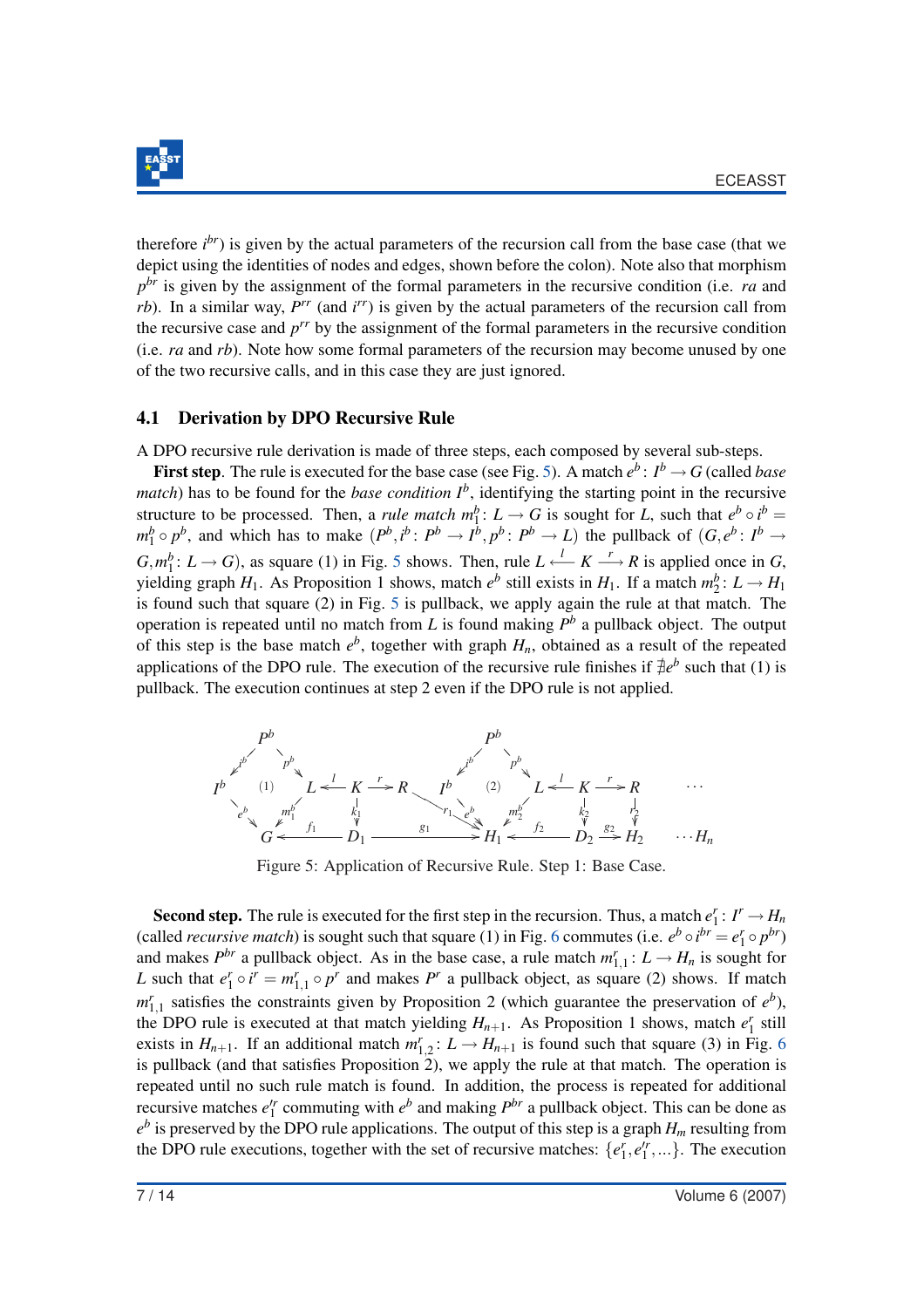of the recursive rule stops if  $\neq e_1^r$  such that (1) is pullback. Even if the DPO rule is not applied, the recursive rule continues in step 3.



Figure 6: Application of Recursive Rule. Step 2: First Recursive Call.

Third step. We execute the following steps in the recursion. The idea is similar to step 2, but starting from  $I' \stackrel{i''}{\longleftarrow} P^{rr} \stackrel{p^{rr}}{\longrightarrow} I'$  instead of  $I^b \stackrel{i^{br}}{\longleftarrow} P^{br} \stackrel{p^{br}}{\longrightarrow} I'$ . Recursive step  $i+1$  is applied for each recursive match provided by previous recursive step,  $\{e_i^r, e_i^r, ...\}$ . Each DPO rule application must preserve all these matches, thus each rule match  $m_{i+1,j}^r$  must satisfy the conditions of Proposition 2 for each match provided by previous recursive step. The recursive steps are executed as long as a match  $e_{j+1}^r$  is found for the next step in the recursion such that square (1) in Fig. 7 is pullback.

$$
P^{rr}
$$
\n
$$
P^{rr}
$$
\n
$$
P^{rr}
$$
\n
$$
P^{rr}
$$
\n
$$
P^{rr}
$$
\n
$$
P^{rr}
$$
\n
$$
P^{rr}
$$
\n
$$
P^{rr}
$$
\n
$$
P^{rr}
$$
\n
$$
P^{rr}
$$
\n
$$
P^{rr}
$$
\n
$$
P^{rr}
$$
\n
$$
P^{rr}
$$
\n
$$
P^{rr}
$$
\n
$$
P^{rr}
$$
\n
$$
P^{rr}
$$
\n
$$
P^{rr}
$$
\n
$$
P^{rr}
$$
\n
$$
P^{rr}
$$
\n
$$
P^{rr}
$$
\n
$$
P^{rr}
$$
\n
$$
P^{rr}
$$
\n
$$
P^{rr}
$$
\n
$$
P^{rr}
$$
\n
$$
P^{rr}
$$
\n
$$
P^{rr}
$$
\n
$$
P^{rr}
$$
\n
$$
P^{rr}
$$
\n
$$
P^{rr}
$$
\n
$$
P^{rr}
$$
\n
$$
P^{rr}
$$
\n
$$
P^{rr}
$$
\n
$$
P^{rr}
$$
\n
$$
P^{rr}
$$
\n
$$
P^{rr}
$$
\n
$$
P^{rr}
$$
\n
$$
P^{rr}
$$
\n
$$
P^{rr}
$$
\n
$$
P^{rr}
$$
\n
$$
P^{rr}
$$
\n
$$
P^{rr}
$$
\n
$$
P^{rr}
$$
\n
$$
P^{rr}
$$
\n
$$
P^{rr}
$$
\n
$$
P^{rr}
$$
\n
$$
P^{rr}
$$
\n
$$
P^{rr}
$$
\n
$$
P^{rr}
$$
\n
$$
P^{rr}
$$
\n
$$
P^{rr}
$$
\n
$$
P^{rr}
$$
\n
$$
P^{rr}
$$
\n
$$
P^{rr}
$$
\n
$$
P^{rr}
$$
\n
$$
P^{rr}
$$
\n
$$
P^{rr}
$$
\n
$$
P^{rr}
$$
\n
$$
P^{rr}
$$
\n
$$
P^{rr}
$$

Figure 7: Application of Recursive Rule. Step 3: Successive Recursive Calls.

*Definition* 5 (DPO recursive rule derivation) Given a DPO recursive rule  $p_r = (L \stackrel{l}{\leftarrow} K \stackrel{r}{\longrightarrow} K)$  $R, I^b, I^r, (I^j \stackrel{i^j}{\longleftarrow} P^j \stackrel{p^j}{\longrightarrow} L)_{j \in \{b, r\}}, (I^j \stackrel{i^{jr}}{\longleftarrow} P^{jr} \stackrel{p^{jr}}{\longrightarrow} I^r)_{j \in \{b, r\}},$  an object G, and a morphism  $e^b: I^b \rightarrow$ *G*. A DPO recursive rule derivation  $G \xrightarrow{p_r,e^b} H_p$  is built as follows:

- 1. The first step is given by the diagram in Fig. 5, yielding graph  $H_n$  and base match  $e^b$ . (written  $G \stackrel{(e^b, m_1^b)}{\Longrightarrow} H_1 \stackrel{*}{\Longrightarrow} H_n$ ).
- 2. The second step is given by the diagram in Fig. 6, yielding graph  $H_m$  and (a possibly empty) set of recursive matches  $\{e_1^r, e_1'^r, ...\}$  (written  $H_n \stackrel{(e_1^r,m_{1,1}^r)}{\Longrightarrow} H_{n+1} \stackrel{*}{\Longrightarrow} \cdots H_k \stackrel{(e_1^r,m_{1,1}^r)}{\Longrightarrow} \cdots H_m$ )
- 3. The third step is given by the diagram in Fig. 7, for each recursive match coming from the previous application  $\{e_j^r, e_j^r, ...\}$ , yielding graph  $H_p$  and a (possibly empty) set of recursive matches  $\{e'_{j+1}, e'^{r}_{j+1}, ...\}$  (written  $H_m \stackrel{(e^r_j, m^r_{j,1})}{\Longrightarrow} H_{m+1} \stackrel{*}{\Longrightarrow} \cdots H_s \stackrel{(e'^r_j, m^{r}_{j,1})}{\Longrightarrow} \cdots H_p$ )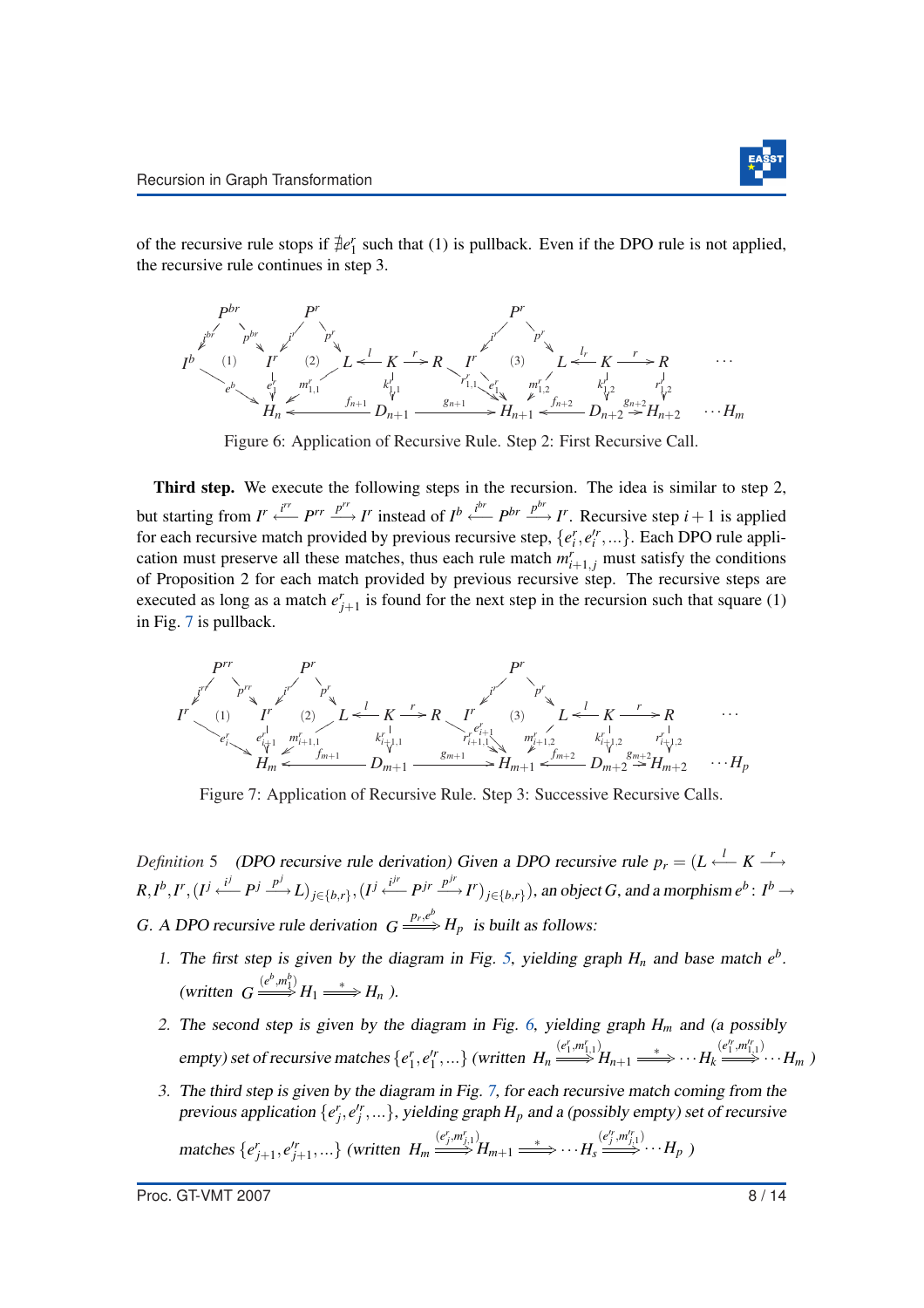

This third step is repeated until the set of newly found recursive matches is empty.

**Remarks:** The recursive rule execution starts at a unique match  $e^b$ . However, in each recursive step, the execution considers all morphisms  $e_n^{\prime r}$ . In a recursive step, the match is passed between  $I^b$  and *I*<sup>*r*</sup>, and between *I<sup><i>r*</sup> and *I<sup><i>r*</sup>. This is because we want to continue the traversal of the structure, even if no rule match for *L* is found at some step. As the DPO rule is executed as long as possible in every step, and as we seek  $e_{i+1}^r$  morphisms as long as possible<sup>1</sup>, it is possible to

have non-terminating derivations, written  $G \stackrel{p_r,e^b}{\longrightarrow} \infty$ . The DPO recursive rule is applied if the DPO rule is applied at least once.

Definition 3 is modified in a straightforward way, by allowing productions in set *P* to be either standard DPO rules, or DPO recursive rules. In a derivation, each step can be given by a standard derivation or a recursive one.

Next, we show that morphism  $e^b$  can be extended to the resulting graph of applying the DPO rule. The discussion for morphism  $e^r$  is similar, so we only present the case for  $e^b$ .

Proposition 1 *(Morphism Extension for Recursive Rule) Given the diagram in Fig. 8(a) (with (1)* pullback, (3) and (4) pushouts,  $i^b$ ,  $p^b$ , l and  $r \in \mathcal{M}$ ), morphism  $e^b$  can be extended to  $H_1$ .



Figure 8: (a) Extension of  $e^b$  Morphism. (b) Showing that (3) is a van Kampen Square. (c) Universal Pullback Property.

**Proof:** First, note that (2) is a pullback. In order to show the existence of a morphism  $e^{b}$ :  $I^b \rightarrow$  $H_1$ , we use the fact that pushout (3) is a van Kampen square. For that purpose, we build a cube taking (3) at the bottom, and pullbacks (2) and (1) as back-left and front-left faces (see Fig. 8(b)). We close the cube by calculating the pullback of  $e^b$ :  $I^b \to G$  and  $f_1: D_1 \to G$ , given by  $(X, c: X \to I^b, d: X \to D_1)$ . By the universal property of pullbacks (see Fig. 8(c)), there is a unique arrow *u*:  $P^b \rightarrow X$  (as  $e^b \circ i^b = f_1 \circ k_1 \circ a$ ).  $P^b$  is the pullback object of  $k_1$  and *d* by the pullback composition and decomposition lemma. The four lateral faces are pullbacks, and (3) is a pushout along  $\mathcal{M}$  (*l*, *f*<sub>1</sub>  $\in \mathcal{M}$ ), and therefore a van Kampen square by definition of AHLR

 $\overline{1}$  Due to the possible presence of cycles in the graph to be traversed. This can be controlled with NACs in the recursive condition, see the end of the section, and the last example in the paper.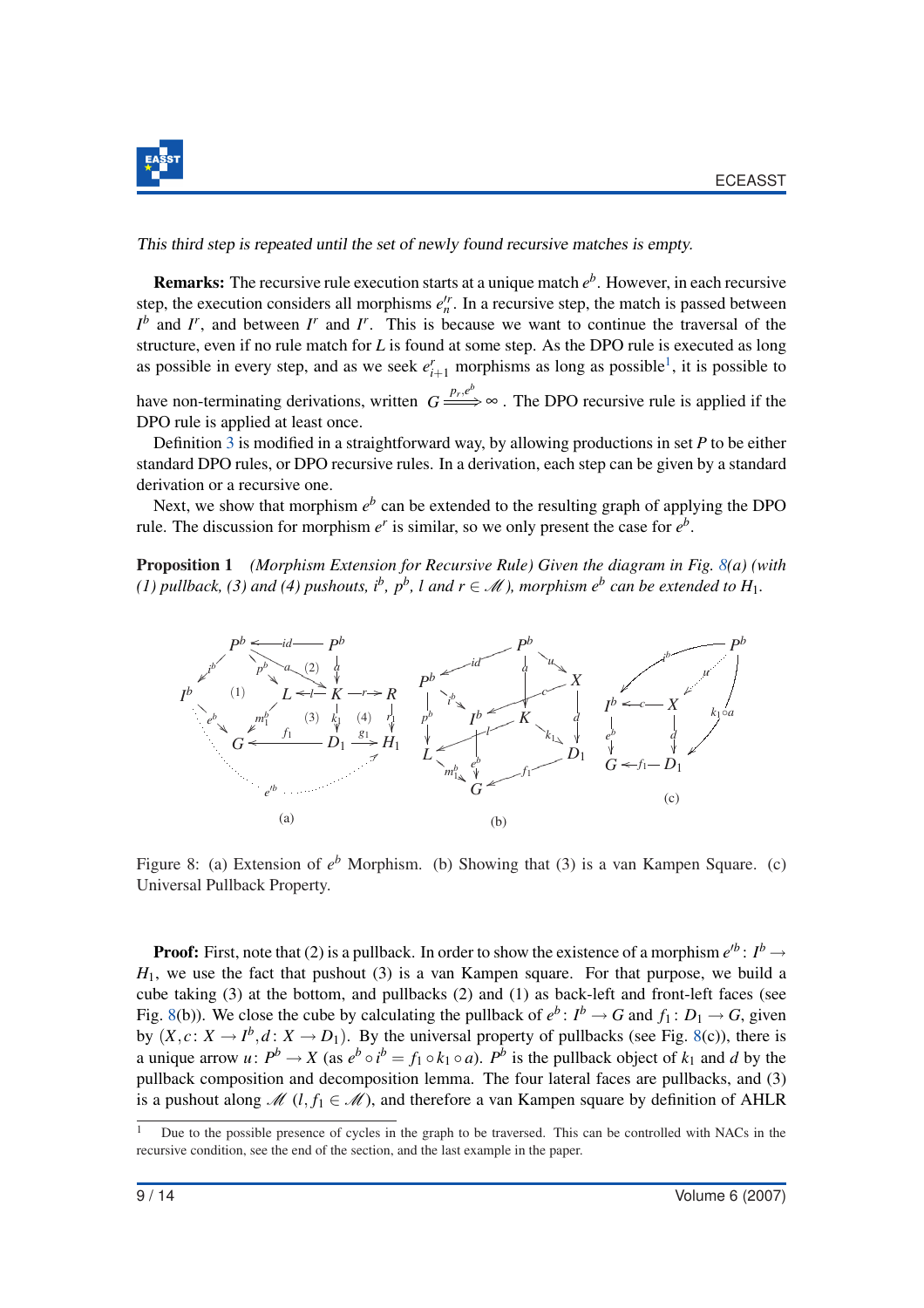

category. Thus the top square is a pushout as well. In particular  $c: X \to I^b$  is an isomorphism as the oposite arrow is also an isomorphism. Therefore, we obtain  $e^{b} = g_1 \circ d \circ c^{-1}$ 

Note that in the first and successive recursive steps, the DPO rule can be applied as long as possible. Moreover, after such rule applications, an additional match  $e_i^r$  is sought in order to repeat the rule applications. Therefore, a DPO rule application in the first recursive step has to preserve  $e^b$  (see Figure 6). In a similar way, in recursive step  $i+1$  a DPO rule application has also to preserve match  $e_i^r$  (see Figure 6) as well as the set of matches output by previous recursive step. The conditions for this preservation are stated in next proposition. We only show the preservation of the base morphism  $e^b$  in the first recursion step, as the other cases are similar.

**Proposition 2** *(Preservation of Base Match in First Recursive Step) Match*  $e^b: I^b \to H_n$  *is*  $p$ reserved after a standard rule application through match  $m_{1,1}^r: L \to H_n$  (as Figure 9(a) shows) if  $\exists b^r\colon P\to P^r$  where  $(P,b^b\colon P\to I^b,b^l\colon P\to L)$  is the pullback of  $e^b\colon I^b\to H_n$  and  $m_{1,1}^r\colon L\to H_n$ *(as Figure 9(b) shows).*



Figure 9: (a) Extension of  $e^b$  in Recursive Step One. (b) Condition for Standard Rule Derivation.

**Proof:** Using the fact that (3) is a van Kampen square, by using the pullback square spawned by *P* as front left face, taking  $b \circ b^r$ :  $P \to K$ , and then following the construction shown in Proposition 1.

**Remarks:** In the general case *P* is not isomorphic to the pullback object of  $p^{br}$ :  $P^{br} \rightarrow I^r$  and  $i^r: P^r \to I^r$ . If the conditions stated in this proposition are not satisfied, then the DPO rule cannot be applied.

Example. Fig. 10 shows a derivation of the DPO recursive rule shown in Fig. 4. First, a match of the base condition  $I^b$  is identified in G. The match is given by the elements labelled with the same numbers as in  $I^b$ , which in addition are coloured. Next, a match of the LHS is sought in G through the elements identified by  $I^b$  (i.e. the roles matched by the base condition are the ones used in the math of the LHS). One match is found for which the rule is applied, yielding graph H1. The rule deletes a permission for a role if its parent already defines it (as the base condition identified). Since no other match of the LHS is found in the graph for the base condition, the first recursive step starts. A match of  $I<sup>r</sup>$  in the graph is found that maintains the match for the role labelled as "1", and identifies the role labelled as "2" with its direct child. Next, a match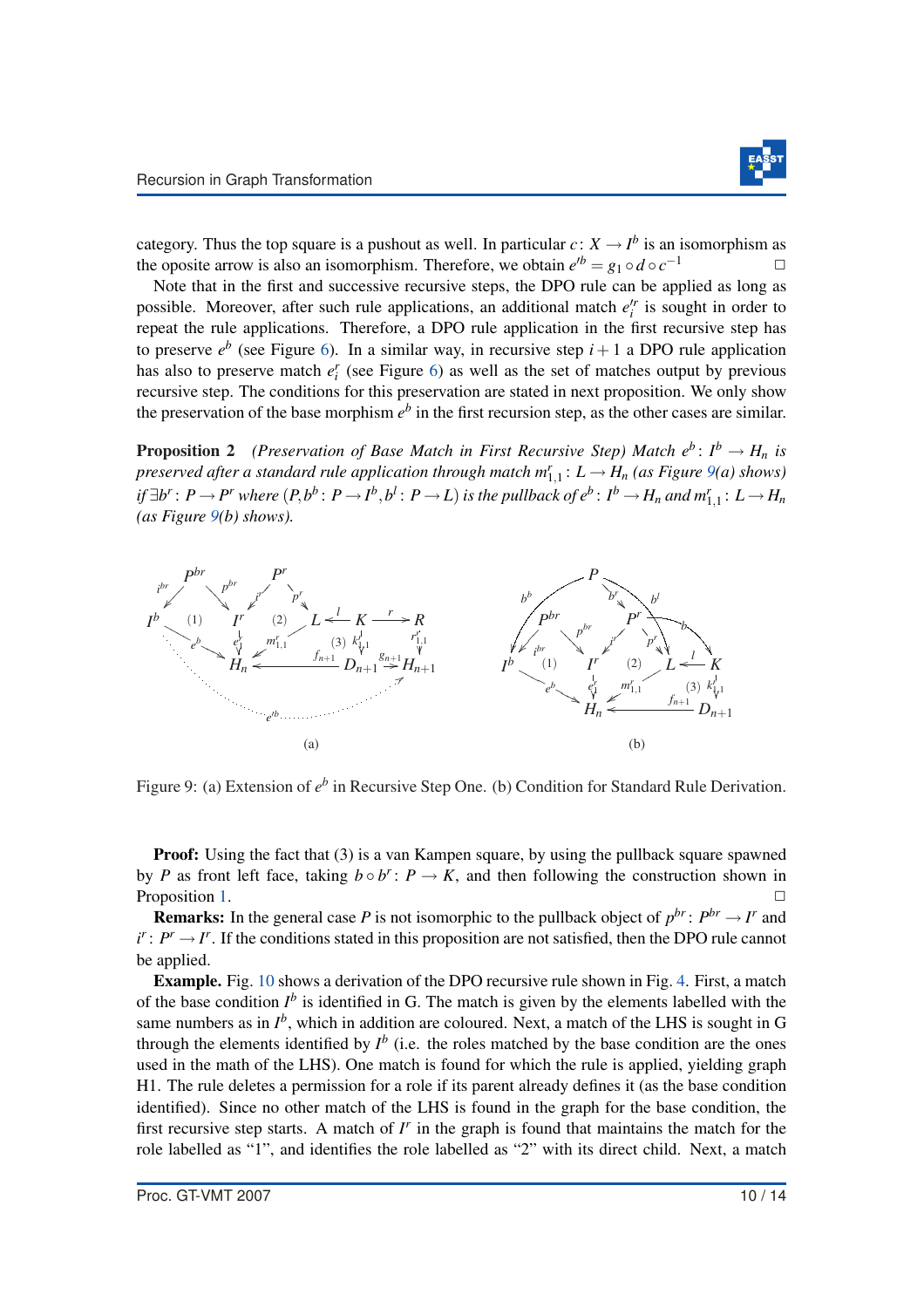



Figure 10: A DPO Recursive Derivation.

of the LHS is sought on the graph through the roles newly labelled "1" and "2", but none is found. Thus, a new step in the recursion starts. A new match of *I'* is searched in the graph that maintains the match for role "1" and identifies role "2" with its direct child. Now, two matches of the LHS are found (i.e. the parent role has two permissions which role "2" also defines). In a first application of the DPO rule, one of the permissions is deleted yielding graph H2. A second application of the DPO rule at the other match deletes the second redundant permission yielding graph H3. Since neither matches of the LHS nor matches of the recursive condition are found, the derivation concludes.

Application Conditions. Previous derivation has started in the top-most role in the hierarchy. However, the initial match  $e^b$  could also have identified other roles as base condition. In order to identify the top-most role, we need a NAC associated to  $I^b$ , which forbids the match if the role has some parent. We extend recursive rules with NACs for  $I^b$ ,  $I^r$  and the DPO rule.

*Definition* 6 (DPO recursive rule with NACs) A recursive rule with NACs  $p_r = (L \stackrel{l}{\leftarrow} K \stackrel{r}{\longrightarrow} K)$  $R, NAC_L, I^b, NAC_{I^b}, I^r, NAC_{I^r}, (I^j \stackrel{i^j}{\longleftarrow} P^j \stackrel{p^j}{\longrightarrow} L)_{j \in \{b, r\}}, (I^j \stackrel{i^{jr}}{\longleftarrow} P^{jr} \stackrel{p^{jr}}{\longrightarrow} I^r)_{j \in \{b, r\}})$  is made of a a recursive rule  $(L \stackrel{l}{\longleftarrow} K \stackrel{r}{\longrightarrow} R, I^b, I^r, (I^j \stackrel{i^j}{\longleftarrow} P^j \stackrel{p^j}{\longrightarrow} L)_{j \in \{b, r\}}, (I^j \stackrel{i^{jr}}{\longleftarrow} P^{jr} \stackrel{p^{jr}}{\longrightarrow} I^r)_{j \in \{b, r\}})$  and three sets  $NAC_J = \{(X^J, x_i^J : J \rightarrow X_i^J)\}$  (for  $J \in \{L, I^b, I^r\}$ ) of NACs for L,  $I^b$  and  $I^r$ .

Previous definition modifies the concept of derivation in the following way. A valid match  $e^{b}$ :  $I^{b} \rightarrow G$  has to satisfy *NAC*( $x_i^{b}$ )  $\bigvee^b_j$ ),  $\forall (X^{I^b}_j)$  $I^b$ <sub>*j*</sub> $x_j^{I^b}$  $f_j^{(b)}$   $\in$  *NAC*<sub>*I*</sub><sup>*b*</sup>, and similar for *I<sup>r</sup>* and *L*.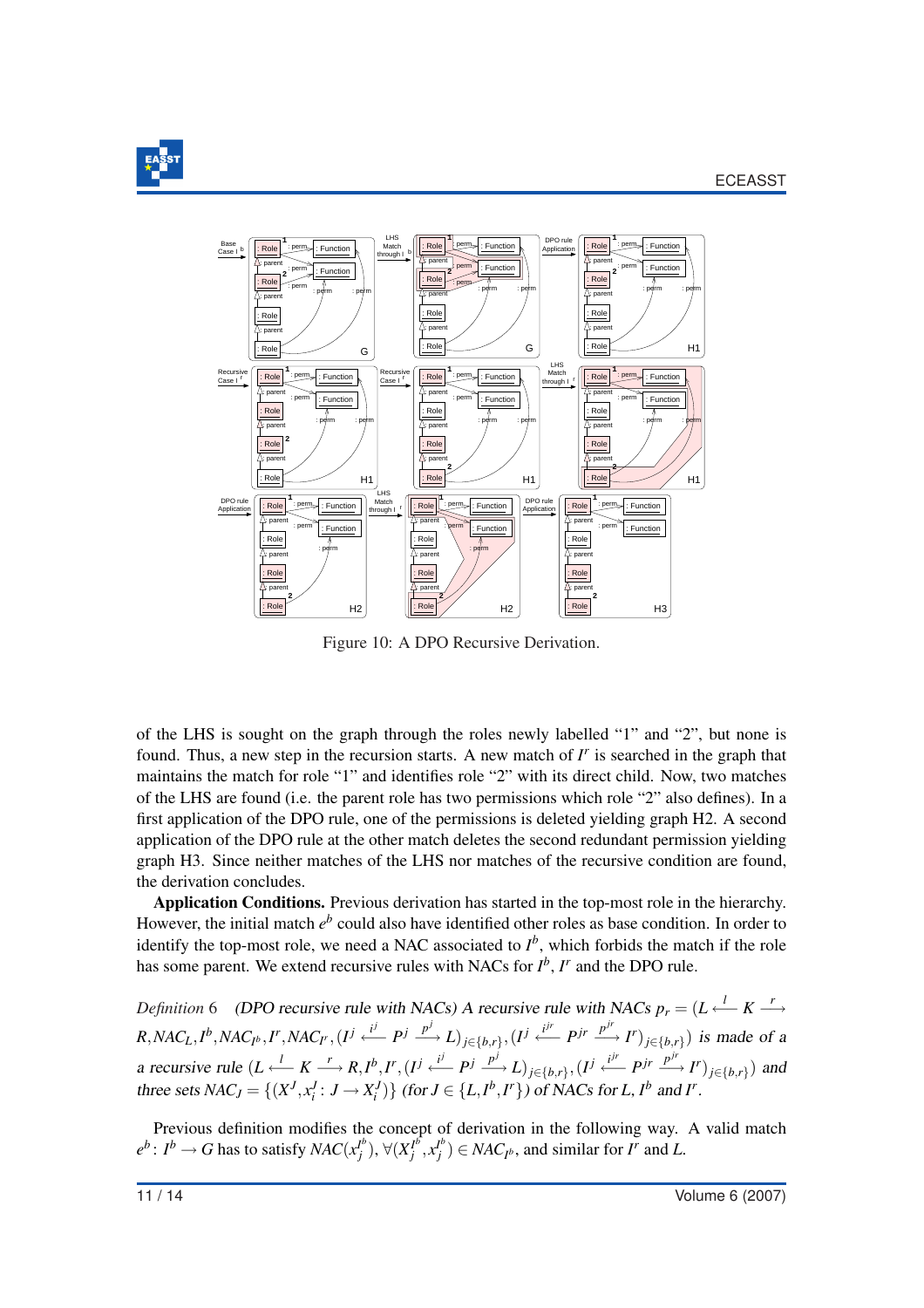

#### 5 Additional Examples

This section shows further examples in the category of attributed typed graphs [EEPT06] (also an AHLR category). In this category, objects are typed graphs, with edge and node attribution.

**Model Transformation.** Transforming class diagrams into relational data base models is a common case study when studying the expressivity of model transformation languages [EGL+05]. It requires handling complex structures such as inheritance hierarchies. This transformation implies mapping each persistent class to a table, and all its attributes and associations to columns in this table. However, only top-most classes in the inheritance hierarchy have to be mapped into tables; additional attributes and associations of subclasses result in additional columns of the top-most classes. For the present example, we only consider this excerpt of the problem and restrict to transformation of attributes with a primitive data type.



Figure 11: DPO Recursive Rules for Model Transformation.

Using standard DPO rules to perform the transformation would possibly imply the flattening of the hierarchy (see the solutions proposed in  $[EGL^{+}05]$ ). This is not optimal as it requires modifying the type graph (the meta-model), together with pre- and post-processing rules. We can avoid this flattening by using a DPO recursive rule as the one shown in Fig. 11. The first rule in this figure is a DPO standard rule that creates a table for each top-most class in the hierarchy. The second rule is recursive. The base condition identifies a top-most class in the hierarchy (the one with an associated table). The DPO rule maps a column to each attribute of this class, if such column has not been created before. The column is added to the table mapped to the class. The recursive condition goes down the class hierarchy, maintaining the match of the table. In this way, the application of the rule in the recursive steps creates a column in the table for each attribute of the descendant classes of the base class.

Model Simulation. Fig. 12 shows a recursive rule that updates a network of two-input logical gates when one of the inputs changes. The network of gates can be seen as a recursive structure, which must be traversed to update the output of the gates in each step. The type graph contains a node *Bit*, connected to a *Gate* by relations *in* and *out*. Bits have a self-loop to indicate that their value has been changed externally, and an attribute *value* of type *bit*. Gates have attribute *operation*, an enumerate type with values *or* and *and*, indicating the operation it performs.

In the DPO recursive rule, the base condition looks for a bit that has been changed (i.e. it has a self-loop). The DPO rule updates the output of the gate<sup>2</sup>. An application condition makes the DPO rule applicable only if the value of the output bit has to be updated. We add this attribute

<sup>2</sup> "value=[c, op(a,b)]" denotes that "value" changes from "c" to "op(a,b)" due to the DPO rule application.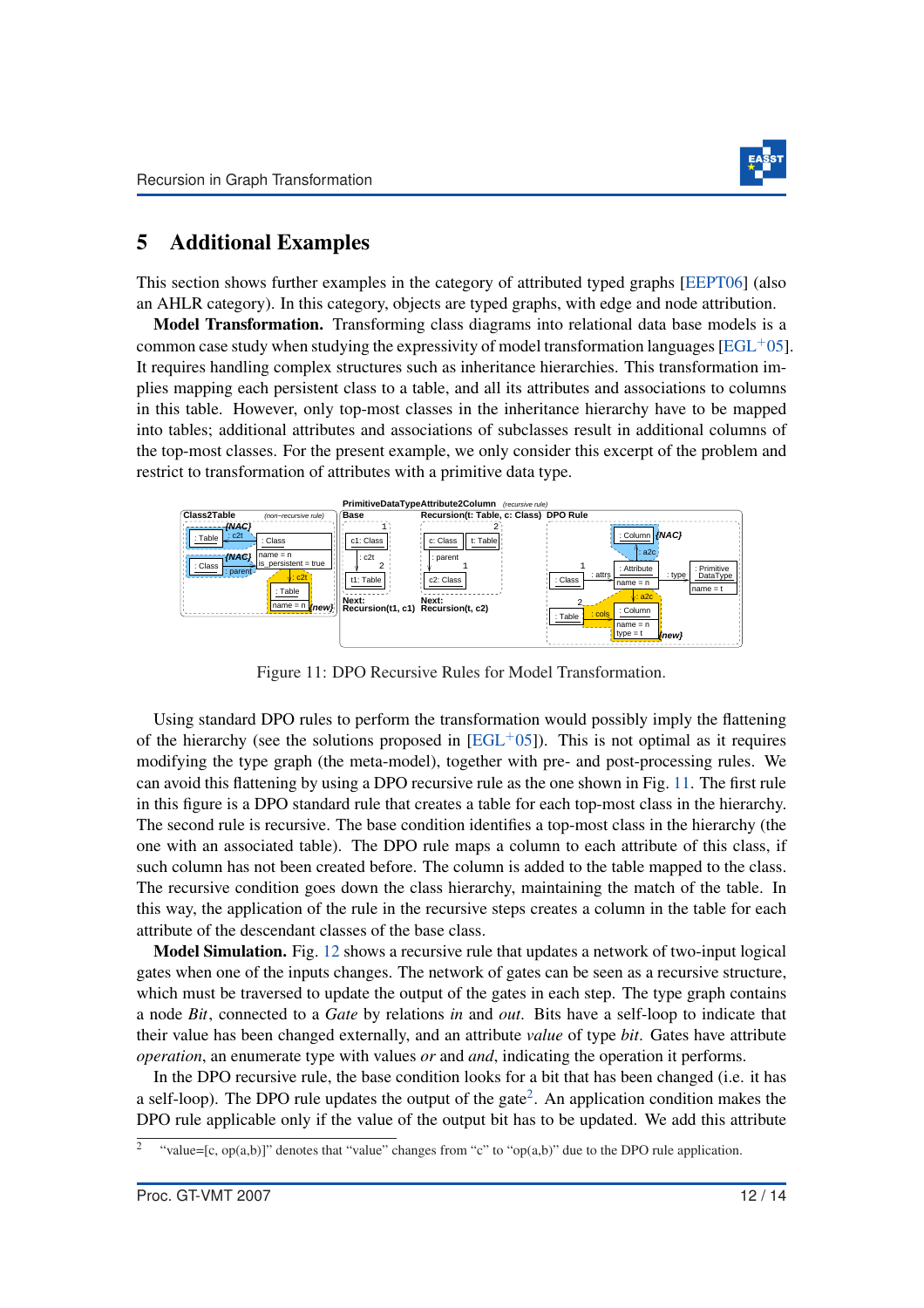



Figure 12: DPO Recursive Rule for Model Simulation.

condition as we may have loops in the network, so the rule must not be applicable if a bit has already the correct value. The recursive condition advances through the network of gates and has a condition which prohibits finding a match if the output gate already has a correct value. Thus, rule application ends when all the bits dependent on the changed bit are updated.

Solving this problem using DPO simple rules would probably imply encoding control elements in the graph to guide rule application. These control elements have to mark the bits to be recalculated, and take care that this calculation occurs in the right order.

### 6 Conclusions and Future Work

We have presented a novel approach for modelling recursive rules in the DPO approach. The main idea is to provide DPO rules with base and recursive conditions, together with mechanisms to pass the matching between successive recursion steps. The execution mechanism performs a width-first traversal of the recursive structure, while guaranteeing its preservation by the DPO rule applications. We have shown the utility of the approach for structures that can be recursively dealt with, such as inheritance hierarchies, networks of components, etc. We have presented several examples in the areas of model simulation, model optimization and model transformation. The solution of the presented problems using DPO simple rules would imply either the *flattening* of the structure by adding helper edges, or encoding control elements in the host graph to guide rule execution. As we showed, both solutions are not optimal as they imply modifying the type graph and defining pre- and post-processing rules. We believe our DPO recursive rules are a solution to this problem. Moreover, the presented techniques may serve as the basis for a formal rule execution control language with parameter passing.

There are several useful extensions to this approach. The first one is having more than one recursive condition (i.e. more than one *I r* ). This is useful if the structure to be traversed is not uniform, but it is made of different edge types. The second one is having more than one DPO rule in a recursive rule. This is useful if slightly different actions have to be performed at each step in the recursion, and allows for indirect recursion. It is also worth studying termination and conflicts of DPO recursive rules, as well as different execution policies. Moreover, given a recursive rule, we are investigating the construction of a (possibly infinite) set of standard DPO rules, such that the execution of one of them is equivalent to the execution of the recursive rule.

Acknowledgements: This work has been partially sponsored by the Spanish Ministry of Education and Science with projects MOSAIC (TSI2005-08225-C07-06) and MODUWEB (TIN